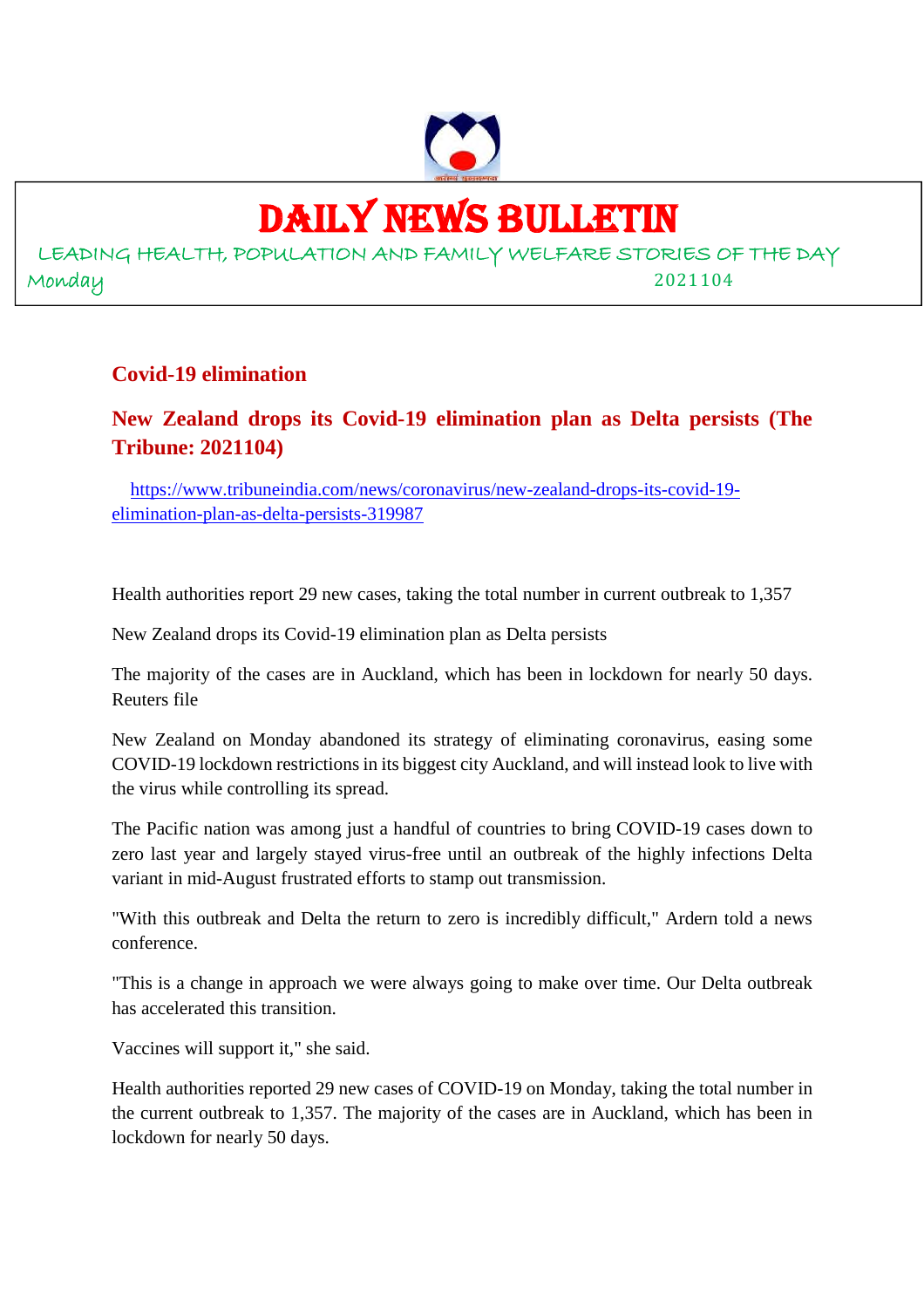Amid mounting pressure, Ardern has said her strategy was never to have zero cases, but to aggressively stamp out the virus. She said strict lockdowns will end once 90% of the eligible population is vaccinated.

"It's clear that a long period of heavy restrictions has not got us to zero cases. But its ok...elimination was important because we didn't have vaccinations. Now we do. So we can begin to change the way we do things," she said.

People in Auckland will be able to leave their homes to connect with loved ones outdoors from Wednesday, with a limit of 10 people.

Early childhood education will return and people can also move around for recreation, but retail, hospitality and offices will still remain shut.

#### **Active Covid cases**

#### **Active Covid cases in country lowest in 200 days (The Tribune: 2021104)**

https://www.tribuneindia.com/news/coronavirus/active-covid-cases-in-country-lowest-in-200-days-319974

The national recovery rate was recorded at 97.89 per cent, the highest since March 2020

Active Covid cases in country lowest in 200 days

Photo for representation purposes.

Daily cases of coronavirus in the country remained below 30,000 for the tenth straight day with 20,799 fresh infections recorded in a single day, while the active cases declined to 2,64,458, the lowest in 200 days, according to the Union Health Ministry data updated on Monday.

With the fresh cases, India's total tally of Covid cases rose to 3,38,34,702, while the death toll climbed to 4,48,997 with 180 fresh fatalities, according to the data updated at 8 am.

The active cases comprise 0.78 per cent of the total infections, the lowest since March 2020, while the national Covid recovery rate was recorded at 97.89 per cent, the highest since March 2020, the ministry said.

A decrease of 6,099 cases has been recorded in the active Covid caseload in a span of 24 hours.

The 180 new fatalities include 74 from Kerala and 41 from Maharashtra.

A total of 4,48,997 deaths have been reported so far in the country, including 1,39,207 from Maharashtra, 37,819 from Karnataka, 35,650 from Tamil Nadu, 25,377 from Kerala, 25,088 from Delhi, 22,894 from Uttar Pradesh and 18,825 from West Bengal. PTI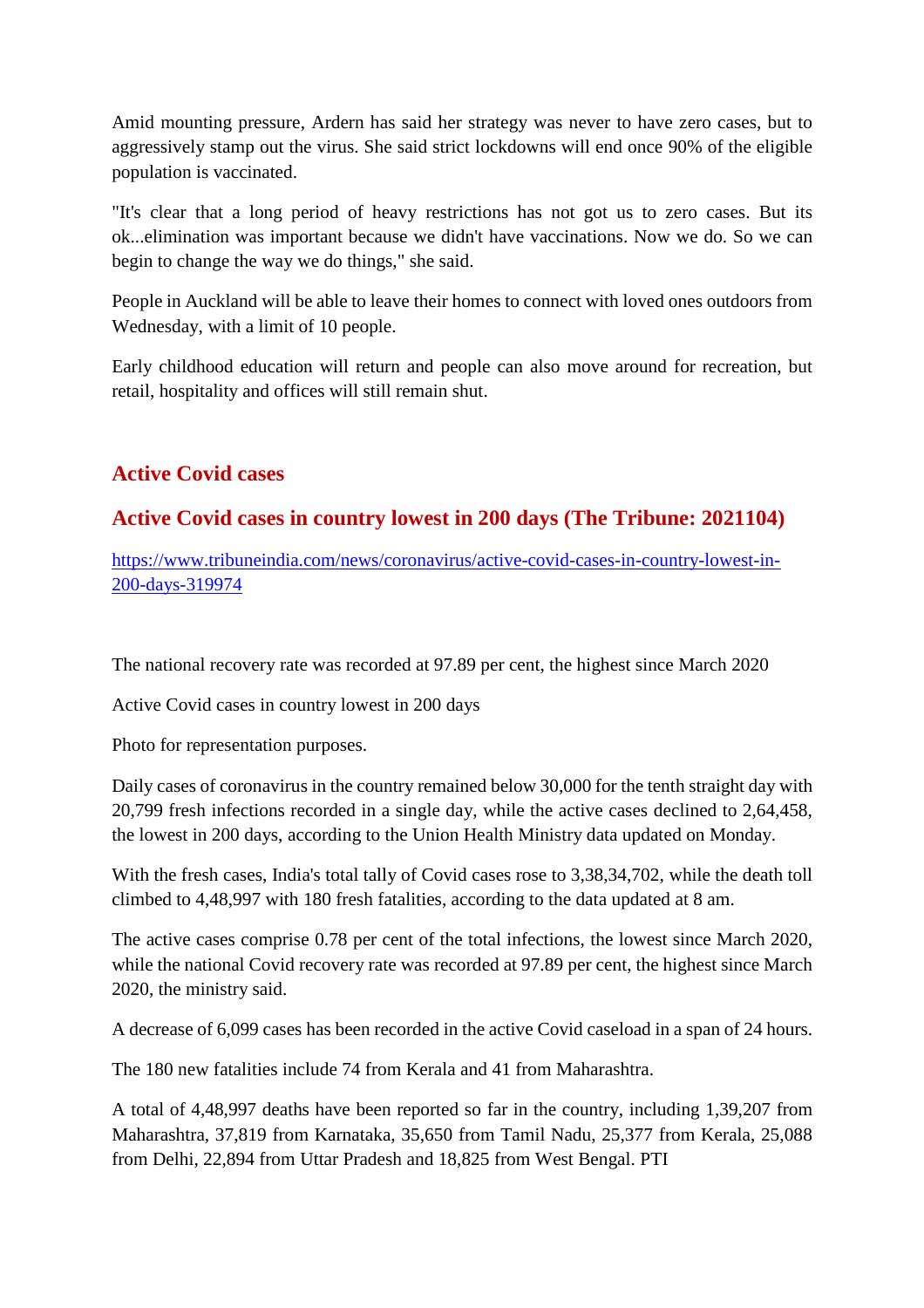#### **Covaxin approval: WHO panel's four-day meeting begins today**

#### **Covaxin approval: WHO panel's four-day meeting begins today(The Tribune: 2021104)**

https://www.tribuneindia.com/news/coronavirus/covaxin-approval-who-panels-four-daymeeting-begins-today-319775

Covaxin approval: WHO panel's four-day meeting begins today

The decision on Covaxin's WHO EUL could be expected sooner than later with the global health body's Strategic Advisory Group of Experts on Immunisation (SAGE), which decides on such applications, meeting for four days starting Monday. Photo for representation only.

India's indigenous Covid-19 vaccine, Covaxin, is in line to receive WHO's emergency use listing authorisation in October, according to the world body's document detailing the assessment status of pending vaccine applications. The document mentions the status of Covaxin's assessment by the WHO as "ongoing" and the decision date as "October 2021".

The decision on Covaxin's WHO EUL could be expected sooner than later with the global health body's Strategic Advisory Group of Experts on Immunisation (SAGE), which decides on such applications, meeting for four days starting Monday.

WHO chief scientist Soumya Swaminathan today said, "There is a lot of interest in vaccine policy and authorisation process. All vaccine dossiers submitted to the WHO go through both SAGE — which is meeting on October 4 to 7 for policy guidance and technical advisory group, which is also meeting this month for EUL or pre qualification."

The SAGE develops evidence-based policy recommendations for the best use of vaccines against Covid-19.

It continuously reviews the available evidence on the progress of candidate vaccines, guides vaccine introduction for optimal impact, prepares policy advice on the accelerated use of vaccines (pre-licensure and post-licensure) and recommendations for early allocation of vaccines when vaccine supply is still limited.

So far, the WHO has included six vaccines in its EUL. These are Pfizer, Johnson and Johnson, SII-AstraZeneca, Moderna, Sinopharm and Sinovac.

Bharat Biotech, the makers of Covaxin, meanwhile said as responsible manufacturers with past approvals to other vaccines, the firm is working with the WHO to obtain EUL at the earliest.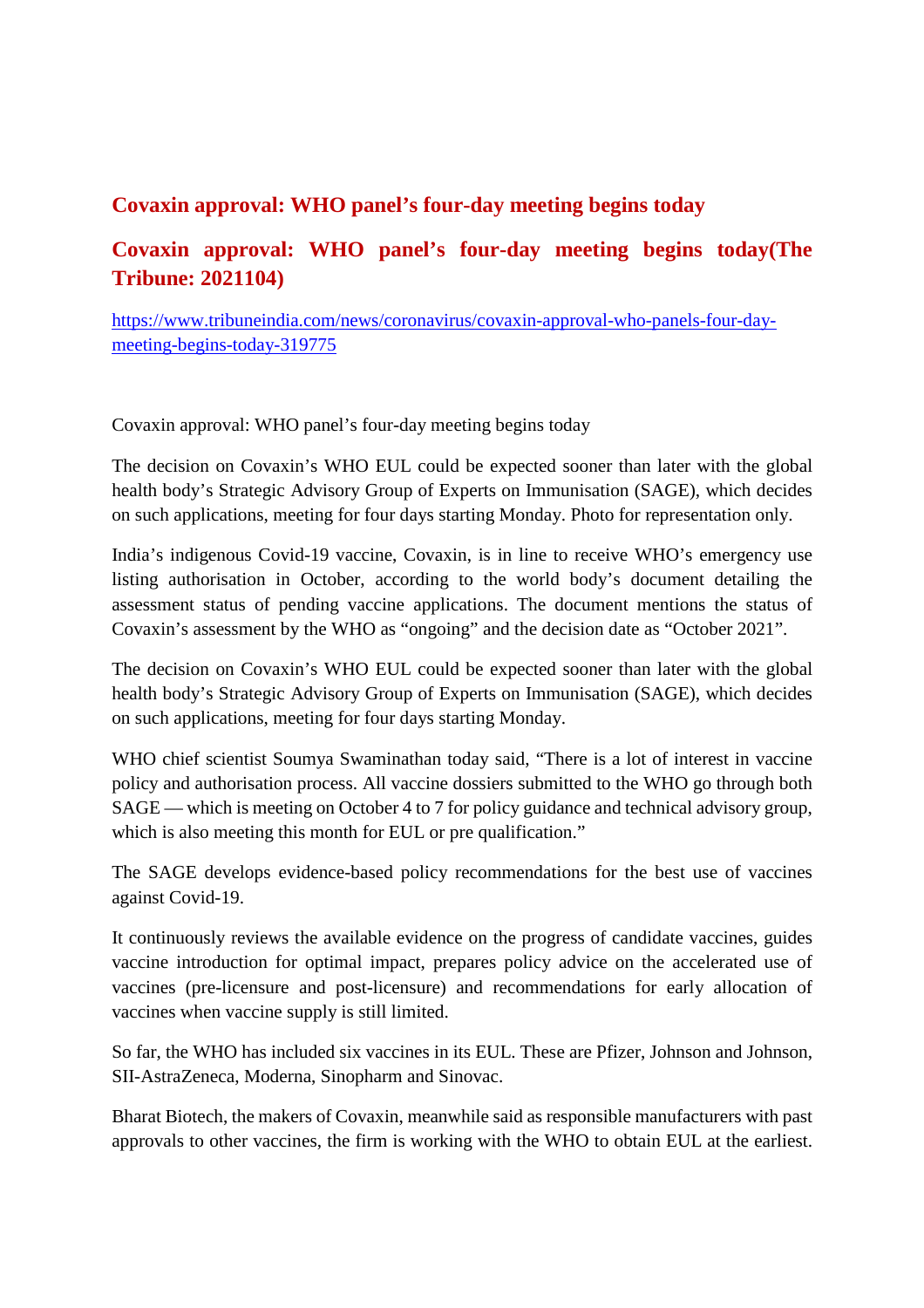Biotech said it did not consider it appropriate to comment on the pending regulatory approval and its timelines.

Plea in SC seeks probe into oxygen shortage

New Delhi: A plea has been filed in the Supreme Court seeking a high-level inquiry by a commission into the alleged non-supply and non-availability of medical oxygen for Covid-19 patients during the second wave of the pandemic from March to May this year. The petition is scheduled to be taken up for hearing on Monday by a Bench of Justices DY Chandrachud and BV Nagarathna. PTI

22,842 fresh cases

TOTAL DEATHS: 4,48,817

ACTIVE CASES 2,70,557

244 deaths in 24 hours

#### **Vaccination**

#### **Vaccination of children only way to get rid of Covid pandemic: Guleria (Hindustan Times:20210104)**

https://schoolepaper.hindustantimes.com/Home/ArticleView

AIIMS director Randeep Guleria at the 66th Foundation Day celebration of AIIMS, in New Delhi on Saturday. ANI

Asian News International

Children between 12 to 18 years of age will be vaccinated against Covid-19 very soon, said Randeep Guleria, director of All Indian Institute of Medical Sciences (AIIMS), Delhi. Speaking to the news agency, Guleria said the current priority is to vaccinate those who can have severe diseases.

"As we know that children mostly have mild diseases, so due to the limited supply of the vaccination, we are prioritising those people who can have severe disease," he said.

"Children will also get vaccinated very soon because that's the only way to get rid of the pandemic," added AIIMS director.

Regarding the coming festive season, Guleria said that people should not forget that the fight against the pandemic is not over.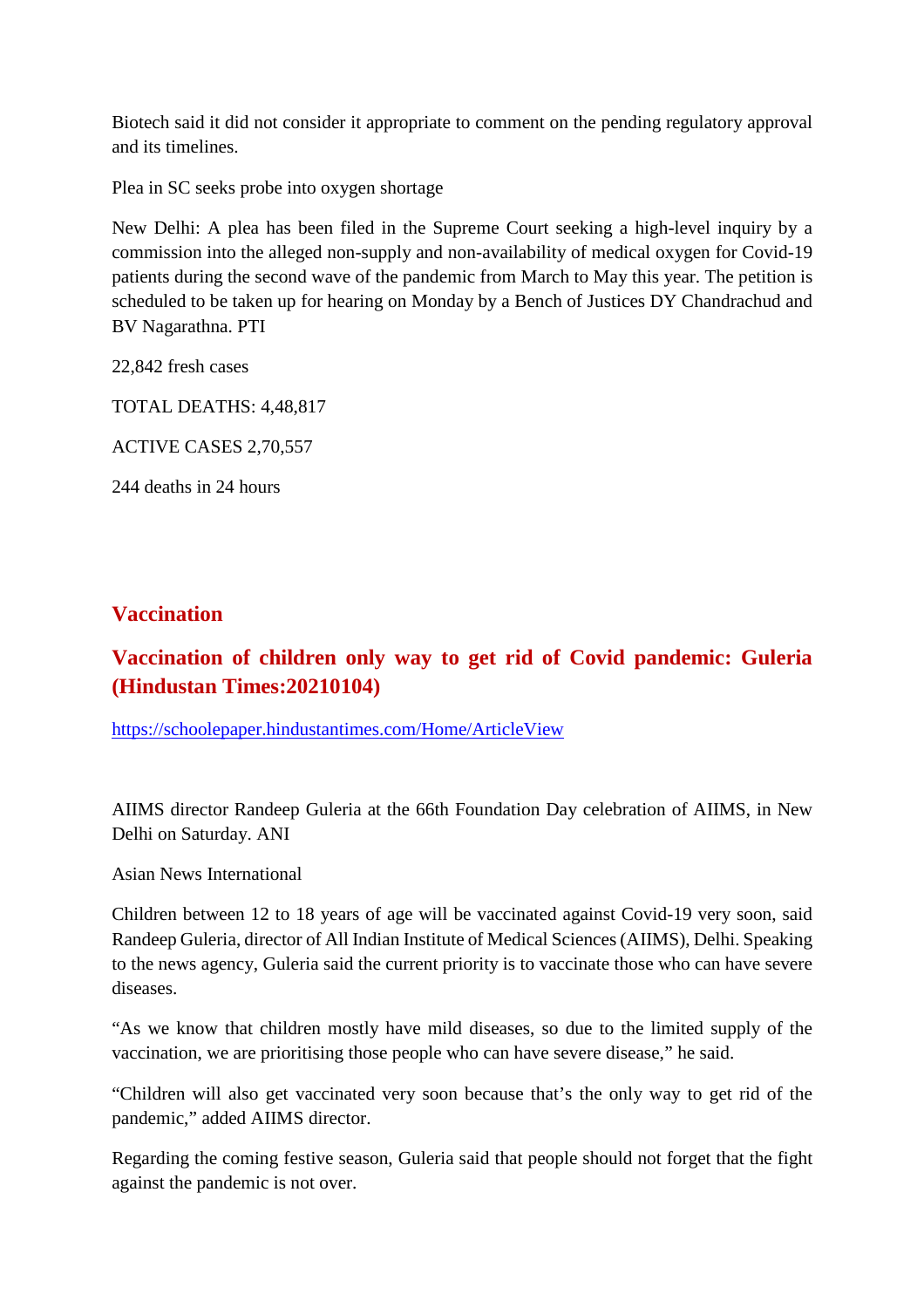"I appeal to the public to remain alert and vigilant for the next 6-8 weeks, only then we will be able to see a decline in the overall number of Covid-19 cases," said Guleria.

The Delhi Disaster Management Authority (DDMA) held a meeting on Wednesday to discuss further phased re-opening of schools in the city and the review of the Covid-19 situation and the vaccination programme in Delhi

Earlier in September, Schools in the national capital for classes 9 to 12 re-opened after a prolonged closure due to the Covid-19 pandemic.

Speaking about the data and studies regarding the Bharat Biotech's Covaxin submitted to the World Health Organization, Guleria said that he is hopeful that India's indigenous Covid-19 vaccine will get recognition soon, and people, especially those who have taken both the shots of the vaccine to be able to travel abroad. "As we start moving out from the pandemic it is very important to have the approval so that one does not have to quarantine or isolate at any place," said Guleria.

#### **Male mosquitoes**

#### **Male mosquitoes don't want your blood, but they still find you very attractive! (Hindustan Times: 20210104)**

https://schoolepaper.hindustantimes.com/Home/ArticleView

Male mosquitoes are harmless, mostly feeding on nectar, but a new research confirms that they are just as annoying as female mosquitoes shutterstock

Melbourne : The whine of the mosquito is unpleasant and often inescapable outdoors on summer evenings.

Mosquitoes track you down from tens of metres away by sensing carbon dioxide in the air you breathe out.

Within seconds, they home in on exposed skin and feast on your blood with an array of specialised needles.

Only female mosquitoes drink blood, which is how they spread deadly diseases like dengue fever and malaria.

Males mosquitoes are harmless, mostly feeding on nectar, but our new research confirms they are just as annoying as female mosquitoes.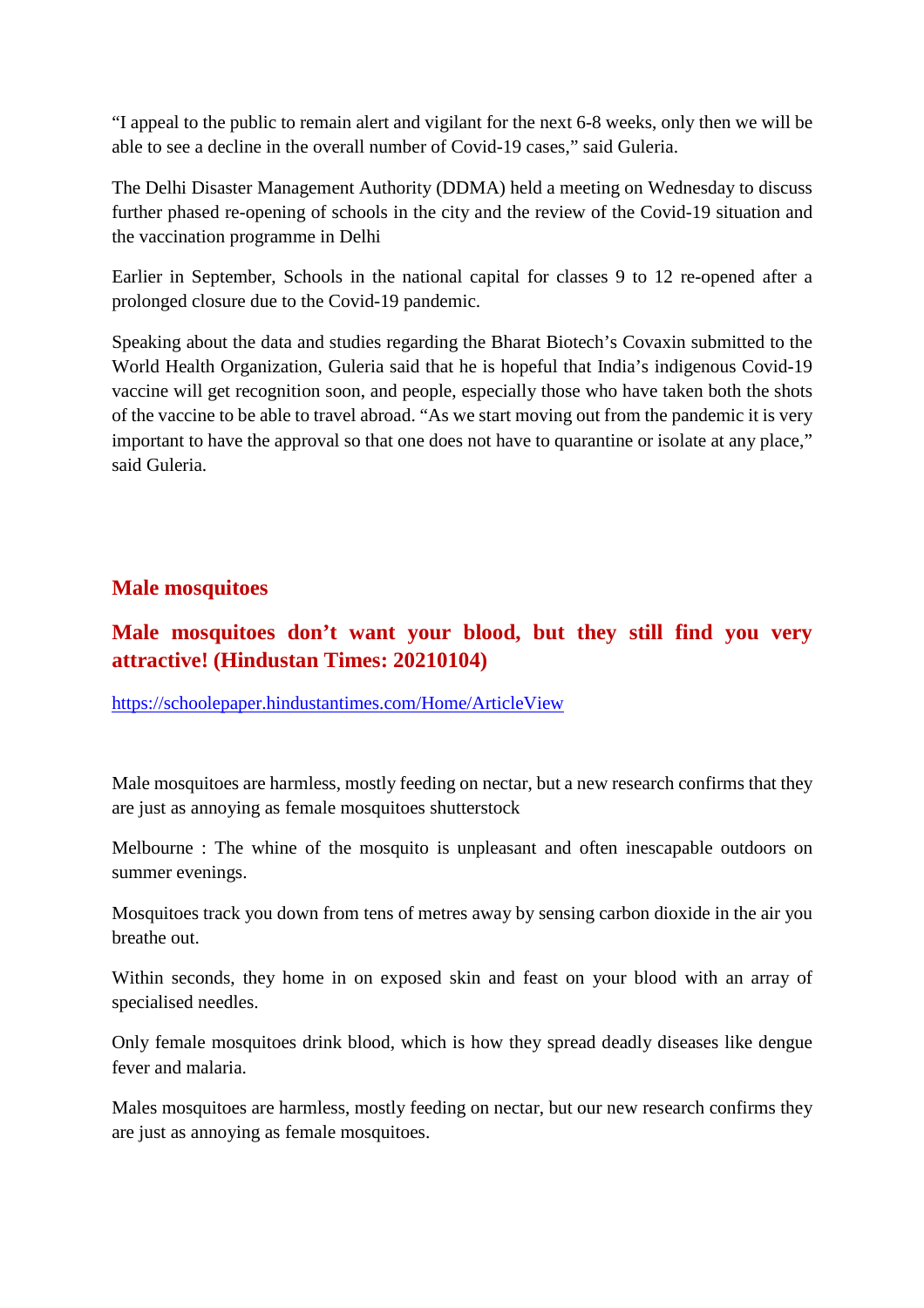A study, published in the Journal of Medical Entomology, dispels a common misconception that male mosquitoes avoid people.

In fact, male mosquitoes from at least one common species probably like you just as much as females do – but the reason for their fondness and the way they express it are very different.

The backyard and the laboratory

A simple experiment was used to test if male mosquitoes from the species Aedes aegypti, which spreads dengue, seek out people. Mosquitoes were released into a large arena, the size of a suburban yard, and had willing subjects sit in a chair as bait. Cameras facing the subjects filmed mosquitoes as they flew nearby. We confirmed that male mosquitoes are indeed attracted to people.

Female mosquitoes are after your blood, but male mosquitoes just want to hang out. In our experiments, male mosquitoes continuously swarmed around people but rarely landed. By contrast, female mosquitoes land, drink their fill and then fly away to rest.

People differ in their attractiveness to female mosquitoes, and this also holds true for male mosquitoes.

Of the two participants in the study, one person was about three times as attractive as the other. The basis of this variation is not fully understood, but the mix of chemicals you emit from your skin is likely to be important.

Mosquito attraction was also tested in small cages. In this environment, males showed no apparent interest in people, while female mosquitoes did. This is likely because male mosquitoes can't detect some of the close-range signals that female mosquitoes can.

If they're not after blood, what do male mosquitoes want?

Why are male mosquitoes interested in people if they can't feed on your blood? Researchers think it's all about finding the females. Since female mosquitoes are often around people, male mosquitoes that have the same inclination should have greater reproductive success.

But more work is needed to understand the how and why. Almost all behavioural research so far has focused on female mosquitoes. However, there is growing interest in releasing modified male mosquitoes to sterilise female mosquitoes, which gives the research practical applications.

So, not all mosquitoes you see are out for your blood. Some just want you as their wingman, whether you like it or not.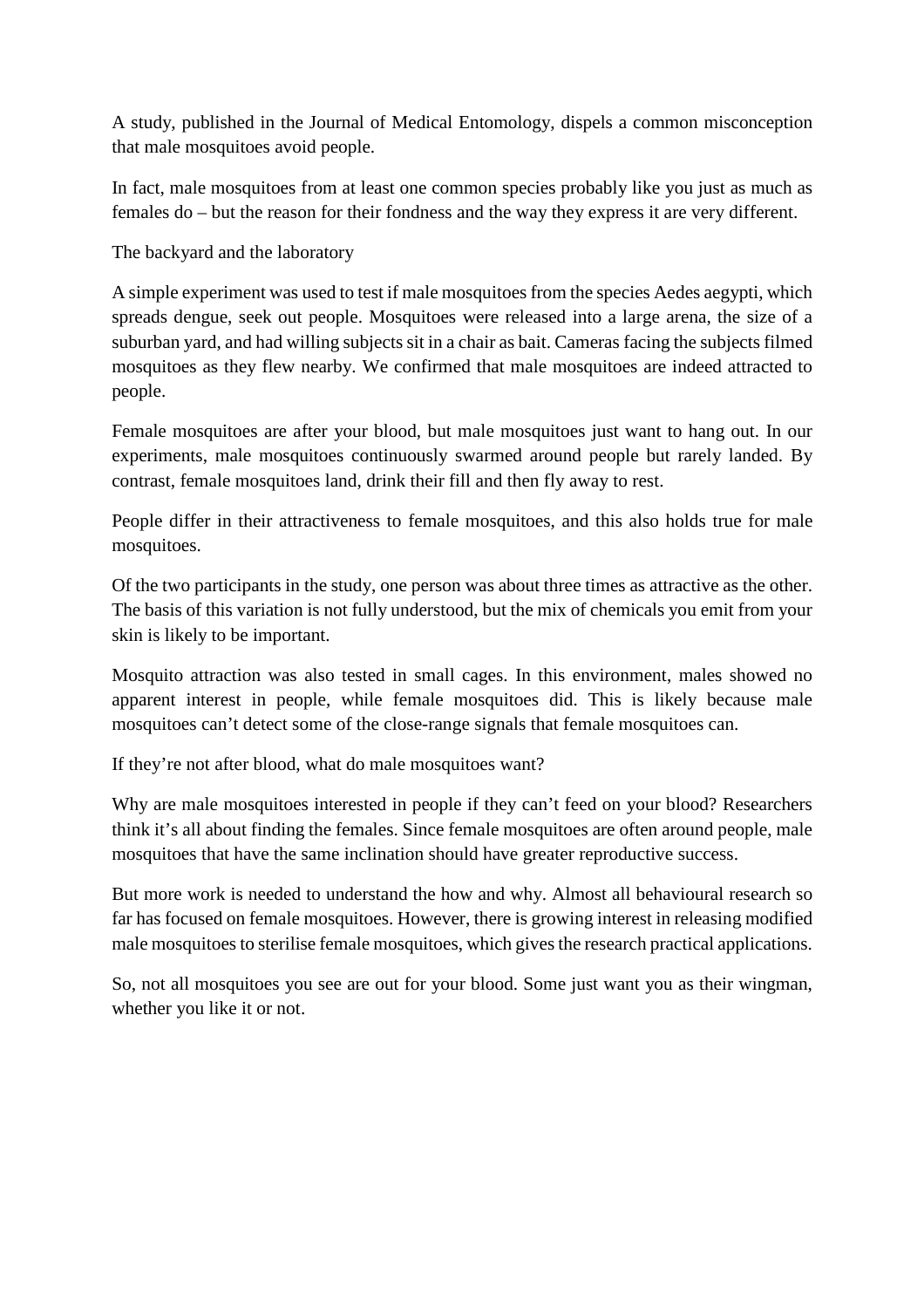### **Covaxin (The Asian Age: 2021104)**

http://onlineepaper.asianage.com/articledetailpage.aspx?id=15877694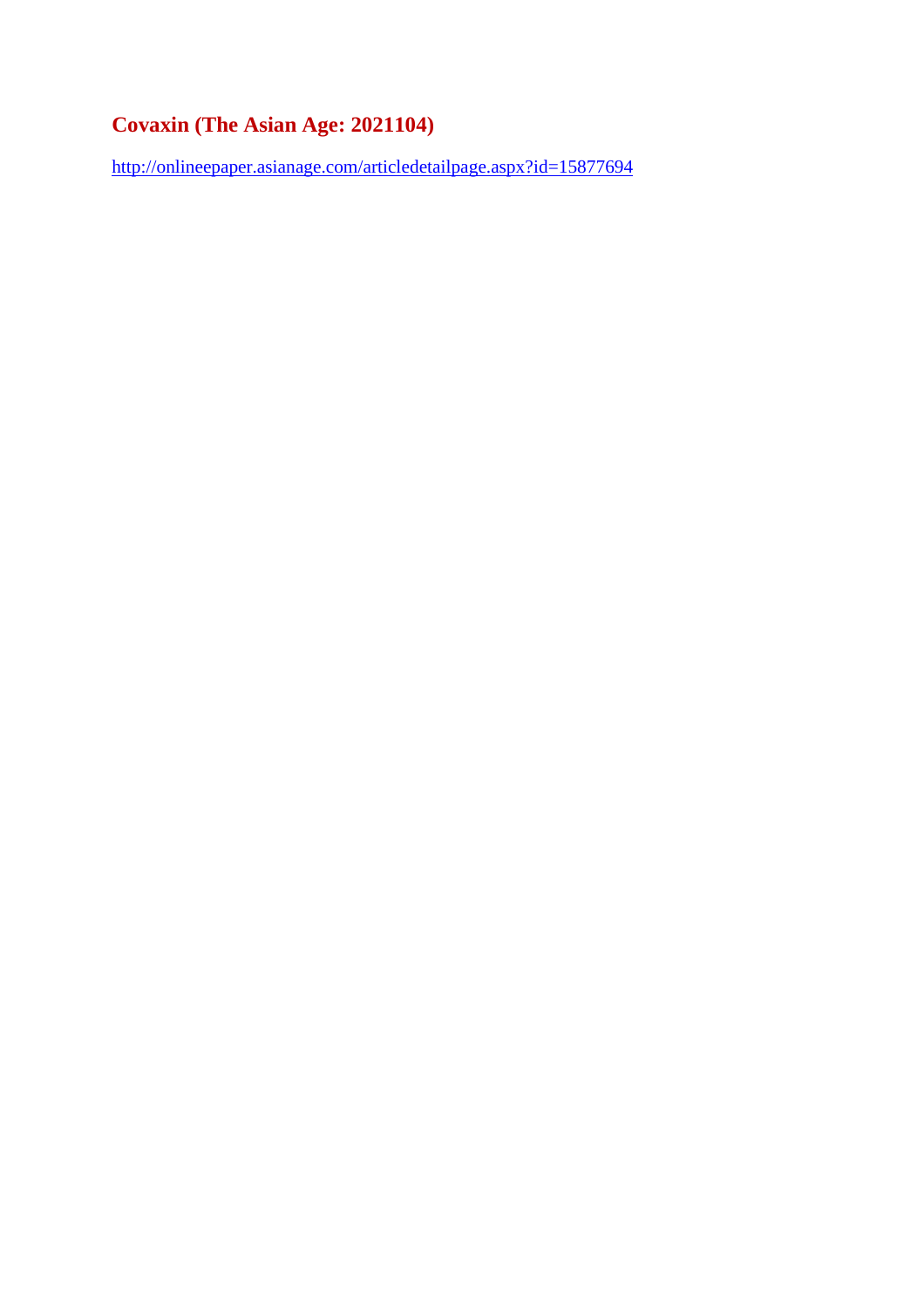# Delay in Covaxin nod casts cloud on Indian clearances

the human race has been fighting the micro-organism SARS-CoV-2<br>that causes the infection Covid-19 with the tools science and the scientific sense have provided. While social distancing, hand hygiene and facemasks have proved an effective means to spread the virus. it is the vaccine that helped people come out of their homes and return to business as usual. Vaccines are a product of the finest scientific exploration and rigorous experimentation processes that are universally accepted and approved.

It is a matter of great pride that India is one of the few nations that have developed a vaccine against the virus on their own but the troubles Covaxin, the Indian-made vaccine for the pandemic, has been facing in getting the emergency use authorisation (EUA) by the World Health Organisation (WHO) is a matter of concern for Indians who have taken the vaccine as well as the Indian scientific community. At present, the WHO has approved six vaccines but Covaxin does not figure on the list. This is inconveniencing a lot of people who have taken the jab, especially those

It is not yet clear if the company has followed up on the US FDA's suggestion that it apply for a licence instead of EUA

who have plans to travel abroad as they could be placed in the class of unvaccinated by their host nations. It also casts some doubts on the process in which the Indian authorities apply the universal scientific standards to its own products. Several leading scientists had voiced their concerns about the data on the efficacy of the vaccine when the Drugs Controller General of India granted the vaccine emergency use authorisation in the beginning of this year, saying there was no sufficient data to back up the decision.

Officials of the manufacturers of the vaccine as well as of the government of India have been claiming that the vaccine will get the required approval for quite some time but the process is taking longer than it should. The manufacturers had claimed in June this year that they had presented 90 per cent of the documentation required for WHO's clearance and would be submitting the rest of the data soon. It is not yet clear if the company has followed up on the United States Food and Drug Administration's suggestion that it apply for a proper licence instead of EUA. The fact remains that the stamp of approval for the Indian product by the authorised international agency has not landed. It has been reported that the Strategic Advisory Group of Experts on Immunisation (SAGE) of WHO will take up the Covaxin data for analysis this week. The government must now work with the manufacturers and agencies concerned and ensure that the Indian vaccine passes muster in a manner that can claim the credibility and approval of the international scientific community.

While vaccines continue to be the best defence against the pandemic, reports of the clinical trial of a pill successfully reducing the most severe effects of the infection have come as a welcome relief. They said the pill, by US-based Merck & Co, can cut hospitalisations and related deaths induced by Covid-19 by half. The development of an effective antiviral could fast-forward return to normal life. It also proves that it pays to follow the path of science and scientific processes.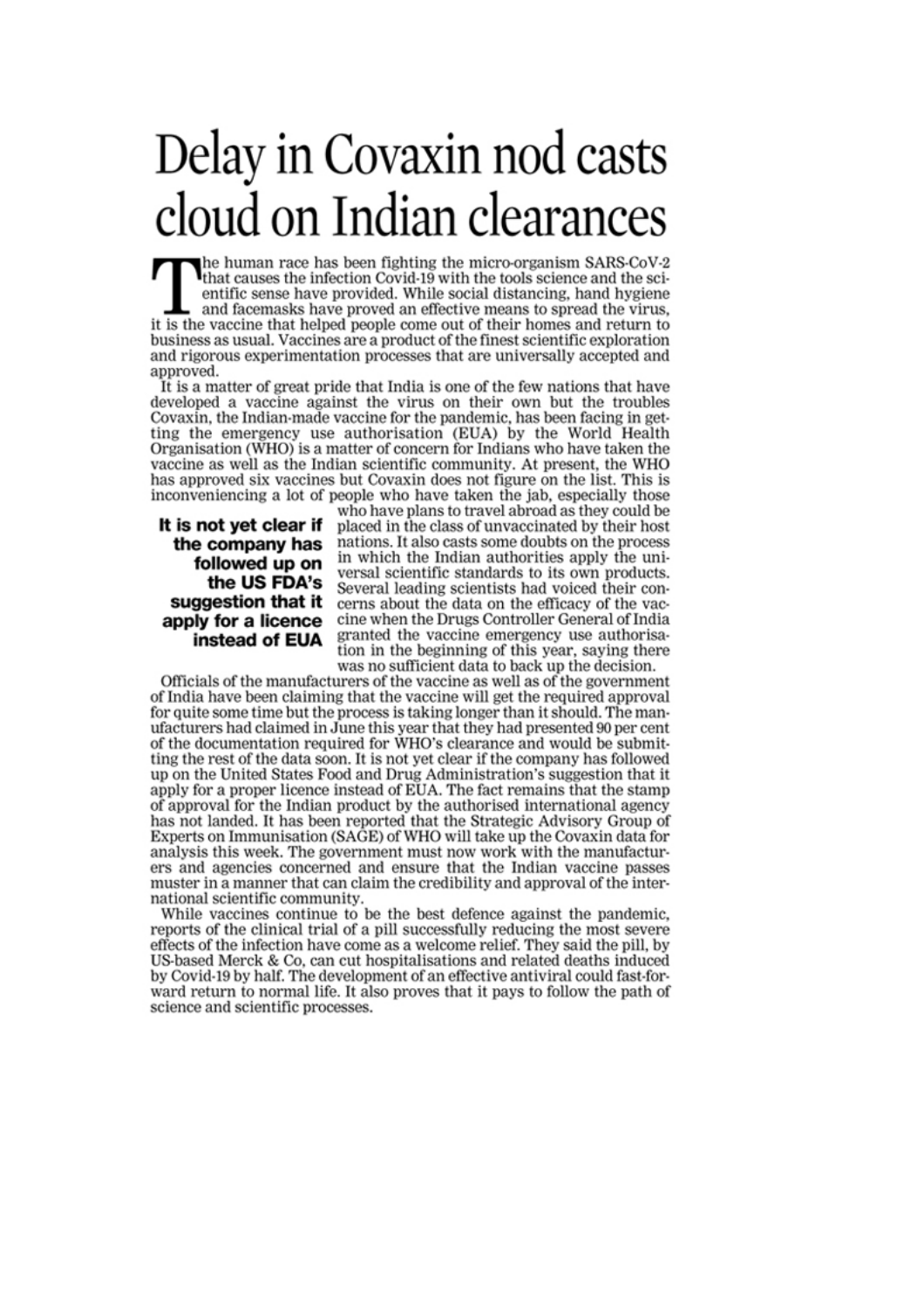### **Diabetic (The Asian Age: 2021104)**

http://onlineepaper.asianage.com/articledetailpage.aspx?id=15876623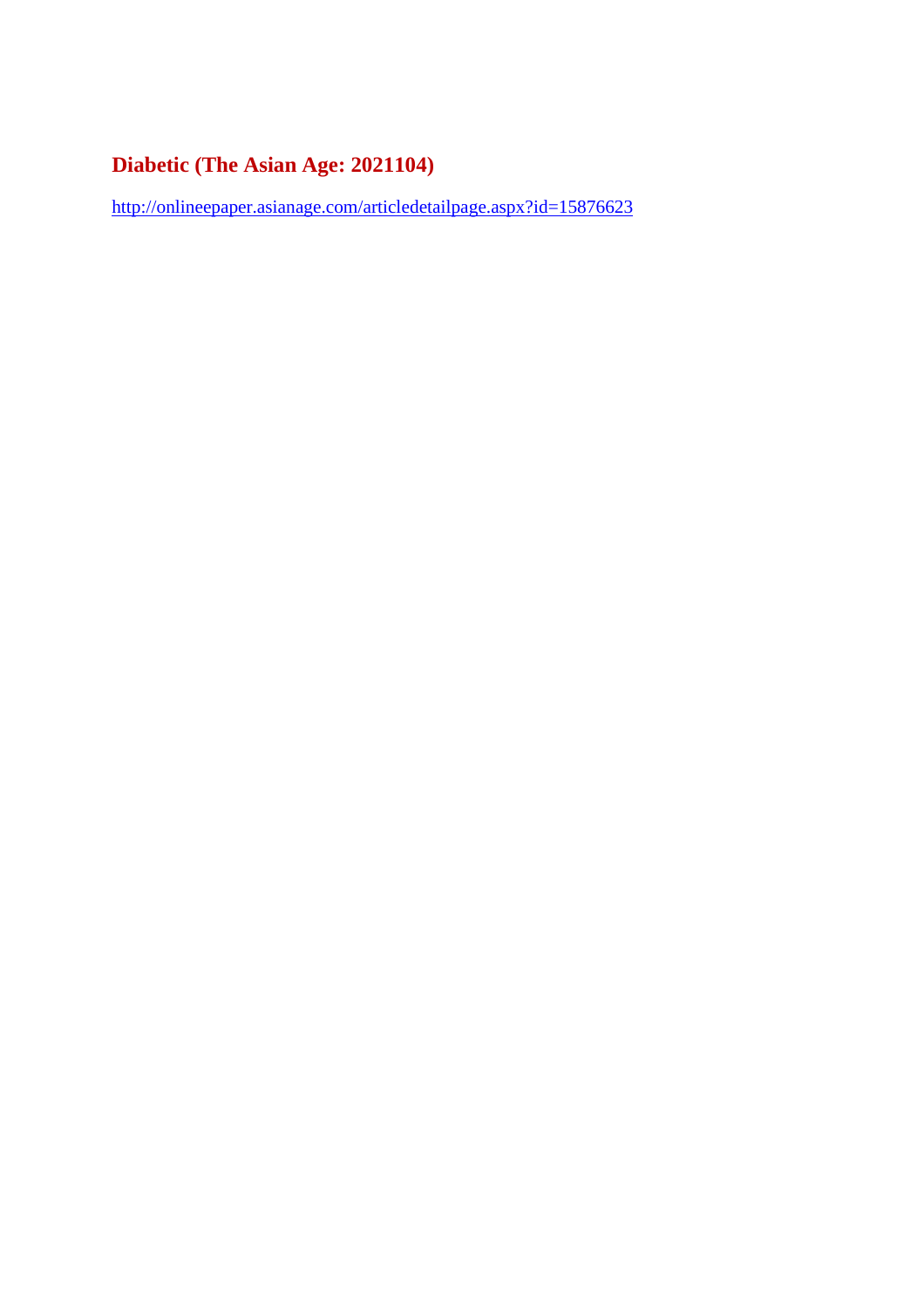## What to expect if your child is diagnosed with Type 1 diabetes

When a child is diagnosed with Type 1 diabetes, a series of lifestyle changes begin, as doctors explain how they must live with this fact. How well this succeeds depends on both parents and teachers.

#### TOM NEBE AND TIM<br>OBOJSKI, DPA

**Example 18 The Second State of the Second State State** delivers this diagnosis, the parents are typically shocked.

the parents are typically<br>shocked.<br>The parents are typically<br>shocked.<br>The parents are typically<br>shocked.<br>They wave profit the future, although the contrasting on their lives, a chronically ill child<br>"says needlatic" (diabe

z diabetes,<br>risk factors<br>for which<br>include in c 1 u de<br>
insufficient<br>
exercise, an<br>
unhealthy diet<br>
weight, lifestyle<br>
plays no role in Type 1<br>
diabetes.

inapetes.<br>It occurs when the body's It occurs when the body's<br>immune system mistakenly<br>destroys the cells in the pan-<br>creas that make insulin. The pan-<br>causes are still being<br>researched. Genetic predisposi-<br>tion plays a minor role, accord-<br>ing to Neu. "There

TYPE 1 DIABETES CAN'T<br>BE PREVENTED

"Parents often struggle with guilt at first: "What did we do wrong?" wenarks Neu. They done?" remarks Neu. They haven't done anything wrong. It's important, however, to be



With an insulin pump, the insulin enters the subcutaneous fatty<br>tissue via a catheter.

tissue via a catheter.<br>
aware of the symptoms of Type<br>
1 diabetes, which include<br>
increased thirst, frequent uri-<br>
nation, unexplained weight loss<br>
and frequent fatigue. Neu esti-<br>
mates that these seemingly<br>
unheeded in

or mome<br>
or the undetermine with the undetermine<br>
to can appear in children<br>
of any age, there has been<br>
a worrying shift: In the past 10<br>
years, the age of onset has<br>
gone down steadily. The<br>
incidence rate has doubled ov b e t i c<br>ketoacidosis.<br>
A serious<br>
Complication<br>
of diabetes,<br>
diabetic ketoacithe last 25 years. There's no

ne last 25 years. There's n<br>other chronic paediatric<br>disease that has<br>advanced this way."

diabetic ketoaci-<br>
diabetic ketoaci<br>
diabetic ketoaci<br>
sugar accumulates in<br>
te blood. To acquire enerty<br>
producing waster producing was producing waster over-acidify<br>
over-acidify the blood.<br>
Symptoms include headache, symptoms include headache,<br>stomach pain, nausea and vom-<br>iting, decreased alertness and,<br>at an advanced stage, coma.

Marlies Neese chairs a benev-Maries Neese chans a benev-<br>olent society for diabetic chil-<br>dren and adolescents. For<br>decades she has counselled dia-

teachers and child care workers<br>have outmoded notions of Type<br>1 diabetes that make it hard for<br>diabetic children to get through<br>5 diabetes that make it hard for<br>5<br>chool or creche smoothly.<br>Two things are important, the<br>ch

is how Neese envisions ideal<br>integration.

Her motivation comes from Francisco Research<br>daughter was diagnosed with<br>Type 1 diabetes at age 9. "I was completely

anguchi was unaguosco<sup>4</sup> was supercontrol and completed and completed uncompenenting at first, "now wound often recalls. "At the time, as most positional mass that is must go to a school for children with special needs, or



(Copyright:<br>dpa)

regular training for the<br>parents that goes beyond<br>how to administer insulin,

Dr Andreas Neu. paediatric<br>diabetologist "

"Long-term medical care of<br>a diabetic child involves

**RAISE AWARENESS** 

detic kids and their parents,<br>and raised awareness about dia-<br>betes at schools, creches, public health insurances companies<br>and other institutions. "There's

Those in charge of a diabetic child must have a basic knowledge of Type 1 diabetes, such as<br>being able to recognize signs of a dangerously low blood sugar level, and knowing what to do.<br>Also, the child should always be see

mean insurances companies understand and deal with<br>an enormous need," she says. diabetes, the better they can<br>In her experience, many stand up for their child at